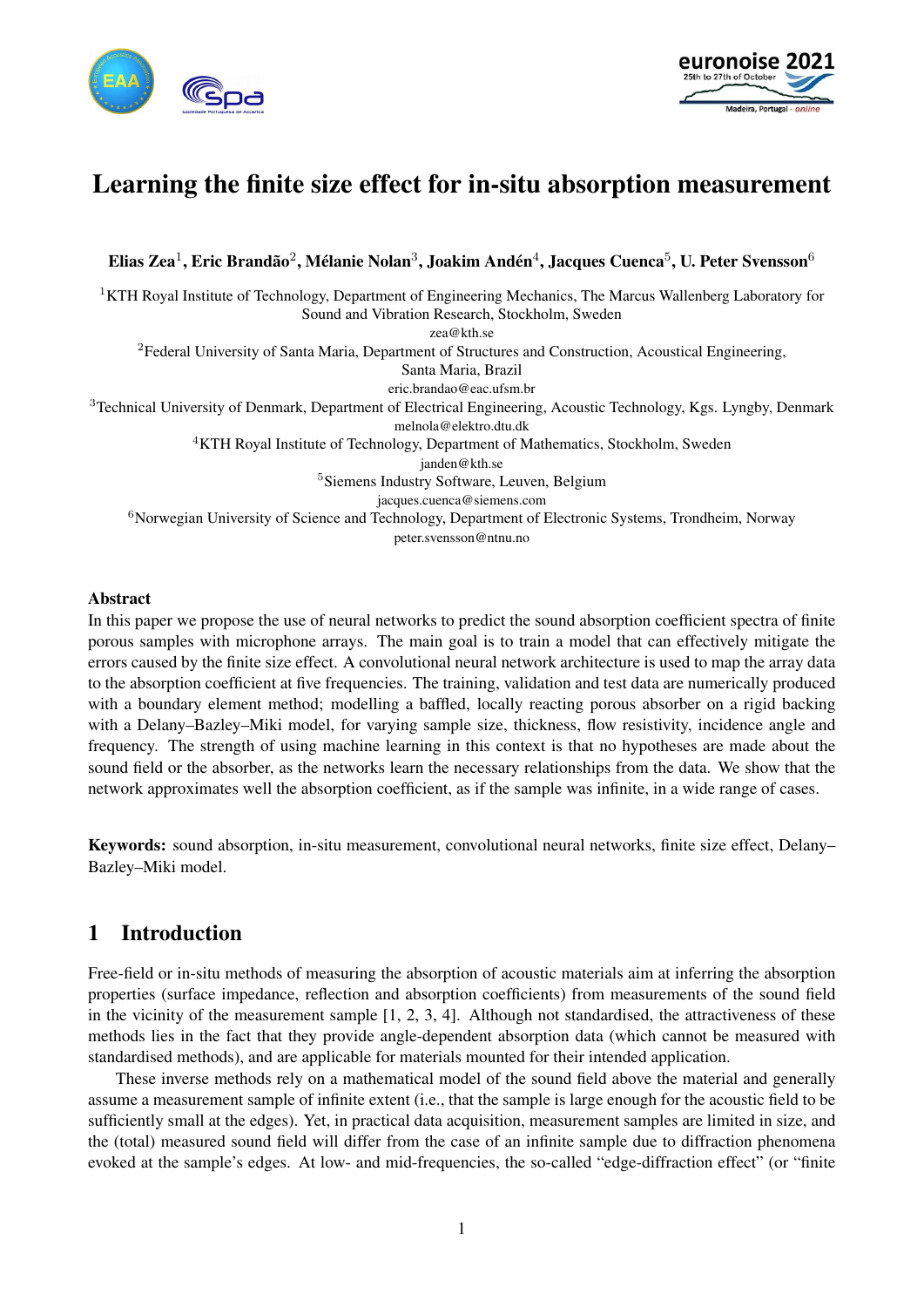

size effect") leads to discrepancies between prediction and experimental data [5, 6]. This effect is negligible at high frequencies where the wavelengh is much smaller than the sample size.

Considerable effort has been spent on the problem of measuring the sound absorption of finite-size samples in-situ. In particular, a number of studies have compared experimental data with boundary element method (BEM) simulations in order to describe and account for the edge-diffraction effect (see e.g., [7, 8, 9, 10]). Yet, fewer studies have attempted to characterise the edge-diffraction effect experimentally [11, 12].

In recent years, data-driven deep learning approaches have yielded promising advances in acoustics [13]. In particular, convolutional neural networks (CNNs) [14] have successfully been applied for porous material parameter estimation [15], room acoustical parameter estimation [16], direction of arrival (DOA) estimation [17, 18], and near-field acoustic holography [19, 20]. In this paper, we propose to use CNNs to estimate the absorption coefficient of finite-size samples, by learning a mapping of pressure fields including edge diffraction effects to sound absorption. The main advantage of using a data-driven approach in this context is that no hypotheses on the nature of the sound field are necessary, as these are learned from the data. In this study, the data used for training, validation, and testing is generated numerically based on a boundary element model (BEM) of the sound field near a baffled, locally-reacting, homogeneous and isotropic porous layer on a rigid backing, for varying sample size, thickness, flow resistivity, incidence angle, and frequency. We assess the performance of the method to unseen data using two different test sets, and compare the predicted absorption coefficient against a benchmark solution based on the two-microphones method [1].

# 2 Methodology

#### 2.1 Data generation via BEM

For the sound field simulation, a simplified BEM is considered, as in Ref. [9]. A 2D depiction of the system under consideration is given in Fig. 1. Here, a point source is located at coordinate  $\mathbf{r}_q = (x_q, y_q, z_q)$  and a receiver is located at coordinate  $\mathbf{r} = (x, y, z)$ . A finite rectangular absorber sample of dimensions  $L_x \times L_y$  is flush mounted to an infinite hard baffle at the plane  $z = 0$ .



Figure 1 – Schematic of the BEM simulation. The point source at  $r_q$  excites the sound field. A receiver is located at  $\mathbf{r}$  and  $\mathbf{r}_s$  is a point at the surface of the sample. The incident, reflected and scattered waves are also depicted schematically as wave fronts.

The sound pressure,  $p(r)$ , can be written as the Helmholtz/Huygens integral

$$
c(\mathbf{r})p(\mathbf{r}) = \frac{e^{-jk|\mathbf{r} - \mathbf{r}_{q}|}}{|\mathbf{r} - \mathbf{r}_{q}|} + \frac{e^{-jk|\mathbf{r} - \mathbf{r}'_{q}|}}{|\mathbf{r} - \mathbf{r}'_{q}|} - \frac{jk}{Z_{s}} \int_{S} p(\mathbf{r}_{s}) \frac{e^{-jk|\mathbf{r} - \mathbf{r}_{s}|}}{4\pi |\mathbf{r} - \mathbf{r}_{s}|} dS,
$$
(1)

where  $k = 2\pi f/c_0$  is the wavenumber in air, f is the frequency,  $c_0$  the speed of sound and  $Z_s$  is the surface impedance of the finite sample. The vector  $\bf{r}$  can be above or on the surface of the sample;  $\bf{r}_s$  is any point at the surface of the finite sample;  $c(\bf{r})$  is 0.5 if  $\bf{r}$  is located on the absorptive surface and 1.0 if  $\bf{r}$  is located at any point above the absorptive surface. The first term on the right-hand side of Eq. (1) is the Green's function between the sound source and the receiver. The second term is the Green's function between the image sound source, at  $\mathbf{r}'_q = (x_q, y_q, -z_q)$ , and the receiver. Together they form the unperturbed sound field, as if the sample itself is not present. The last term carries the information of the absorption and diffraction on the finite absorber, formulated as an integral over the finite absorber sample area S. The absorption term is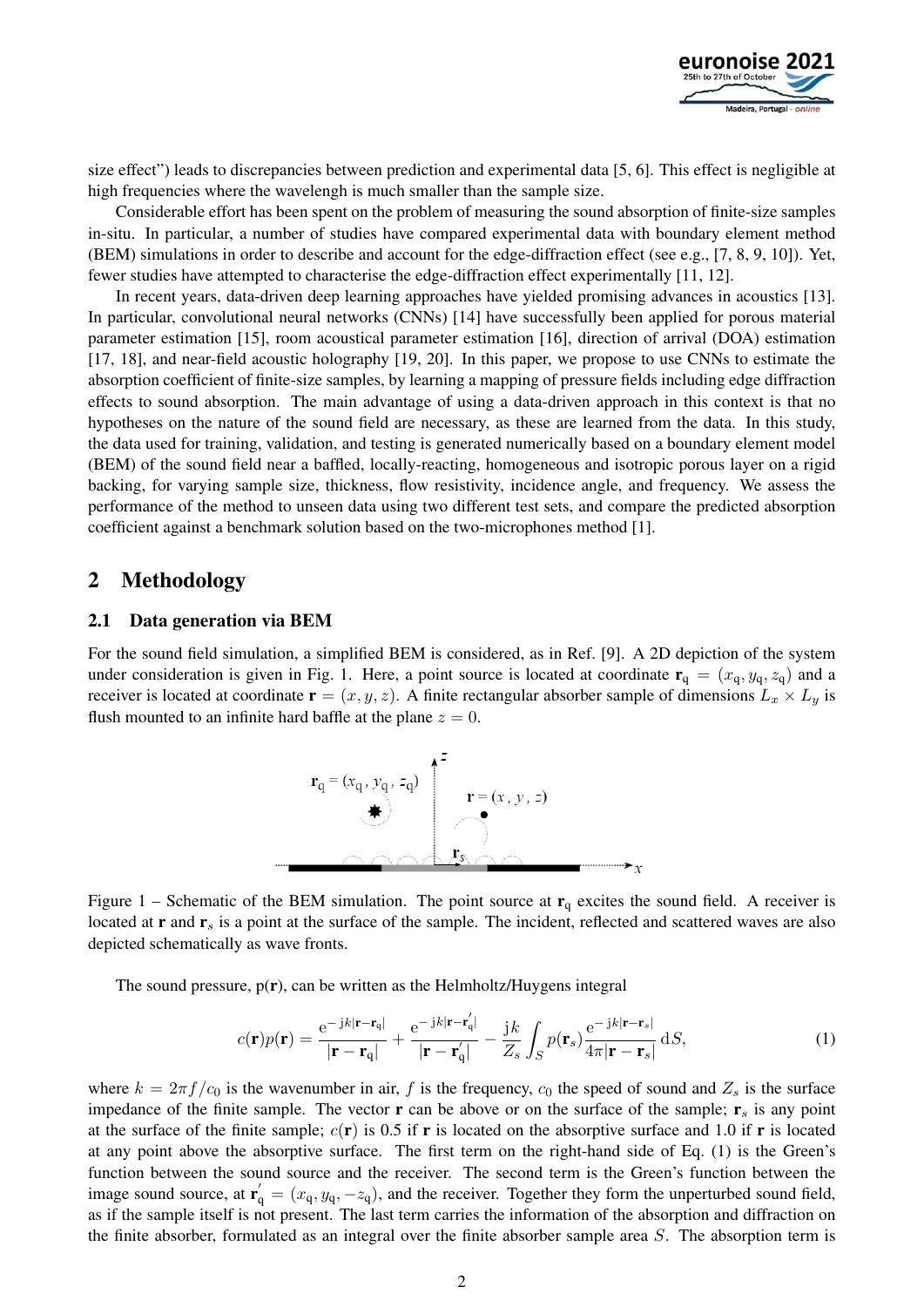

modelled by a prescribed surface impedance,  $Z_s$ , constant across the finite sample's surface. The characteristic impedance and the wavenumber for the material are computed with the Delany–Bazley–Miki model [21]. In the following, we assume a locally-reacting, hard-backed porous layer of thickness d. Thus, for a given angle of incidence, the surface impedance and absorption spectra can be calculated from a well-known transfer matrix method (TMM) [22]. These constitute the reference absorption spectra, which are used as labels to perform the supervised training of the CNN.

The surface of the sample can be discretised into N square elements, with  $p(\mathbf{r}_s)$  considered constant over each element. Therefore, Eq. (1) can be rewritten as

$$
c(\mathbf{r})p(\mathbf{r}) = \frac{\mathrm{e}^{-\mathbf{j}k|\mathbf{r}-\mathbf{r}_{\mathbf{q}}|}}{|\mathbf{r}-\mathbf{r}_{\mathbf{q}}|} + \frac{\mathrm{e}^{-\mathbf{j}k|\mathbf{r}-\mathbf{r}'_{\mathbf{q}}|}}{|\mathbf{r}-\mathbf{r}'_{\mathbf{q}}|} - \frac{\mathbf{j}k}{Z_s} \sum_{n=1}^{N} p(\mathbf{r}_{sn}) \int_{S_n} \frac{\mathrm{e}^{-\mathbf{j}k|\mathbf{r}-\mathbf{r}_s|}}{4\pi |\mathbf{r}-\mathbf{r}_s|} \,\mathrm{d}S_n,\tag{2}
$$

where the collocation method is used by placing  $\mathbf{r} = \mathbf{r}_i$  at  $i = 1, 2, ..., N$  on the surface of the sample. Thus a system of equations is formed and the surface pressure,  $p(\mathbf{r}_{sn})$ , at each element can be found. Once the surface pressure is known, it can be re-inserted into Eq. (2) to calculate the pressure at any receiver point for  $z > 0$ . An array of receivers is considered in this study. The array aperture is  $0.6 \times 0.6$  m and the receivers are arranged in a regular grid of  $12 \times 12$  at a distance of 2 cm from the surface of the sample. The highest simulated frequency is 2 kHz, with six elements per wavelength. The integrals in Eq. (2) are calculated with linear interpolation and Gauss–Legendre quadrature with 36 points on each element [23, 24]. With the implemented configuration, the Gauss points do not coincide with the element center, which avoids singularities. Experimental validation for such BEM simulations using single point estimates can be found in Ref. [9].

### 2.2 Two-microphone method

As a reference for the validation of the proposed method, the classical two-microphone method [1] is used. The method makes use of two microphones placed along the normal to the surface of interest in order to separate the incident and reflected components of the field. This is done under the assumption of specular reflection, such that the reflected sound field arises from the image source at  $r'_q$  as a spherical wave [3]. Furthermore, the reflection coefficient is assumed to be that of plane waves. The sound pressure at the microphones is thus

$$
p(\mathbf{r}_i) = \frac{e^{-j k |\mathbf{r}_i - \mathbf{r}_q|}}{|\mathbf{r}_i - \mathbf{r}_q|} + R(f) \frac{e^{-j k |\mathbf{r}_i - \mathbf{r}'_q|}}{|\mathbf{r}_i - \mathbf{r}'_q|}.
$$
 (3)

where  $r_i$ ,  $i = 1, 2$  are the positions of the two microphones. The reflection coefficient of the sample at frequency  $f$  is thus estimated as

$$
R(f) = \frac{\frac{e^{-j k | \mathbf{r}_2 - \mathbf{r}_q|}}{|\mathbf{r}_2 - \mathbf{r}_q|} - \frac{p(r_2)}{p(r_1)} \frac{e^{-j k | \mathbf{r}_1 - \mathbf{r}_q|}}{|\mathbf{r}_1 - \mathbf{r}_q|}}{\frac{p(r_2)}{p(r_1)} \frac{e^{-j k | \mathbf{r}_1 - \mathbf{r}_q'|}}{|\mathbf{r}_1 - \mathbf{r}_q'|} - \frac{e^{-j k | \mathbf{r}_2 - \mathbf{r}_q'|}}{|\mathbf{r}_2 - \mathbf{r}_q'|}},
$$
\n(4)

and the sound absorption coefficient is

$$
\alpha(f) = 1 - |R(f)|^2. \tag{5}
$$

In an experimental context, the distance between the microphones must be large enough for a phase difference to be observed [1], but small enough to avoid spatial aliasing. For the purposes of numerical illustrations in the present paper, the microphones are respectively placed at 1 cm and 3 cm from the sample.

### 2.3 Convolutional neural network

We adopt an architecture based on two convolutional layers and two fully connected layers. A schematic of the network can be seen in Fig. 2. The input data consists of the  $12 \times 12$  array predictions of the absolute sound pressure at 5 frequencies; which means that the network has 5 channels, each of size  $12 \times 12$ , as input. The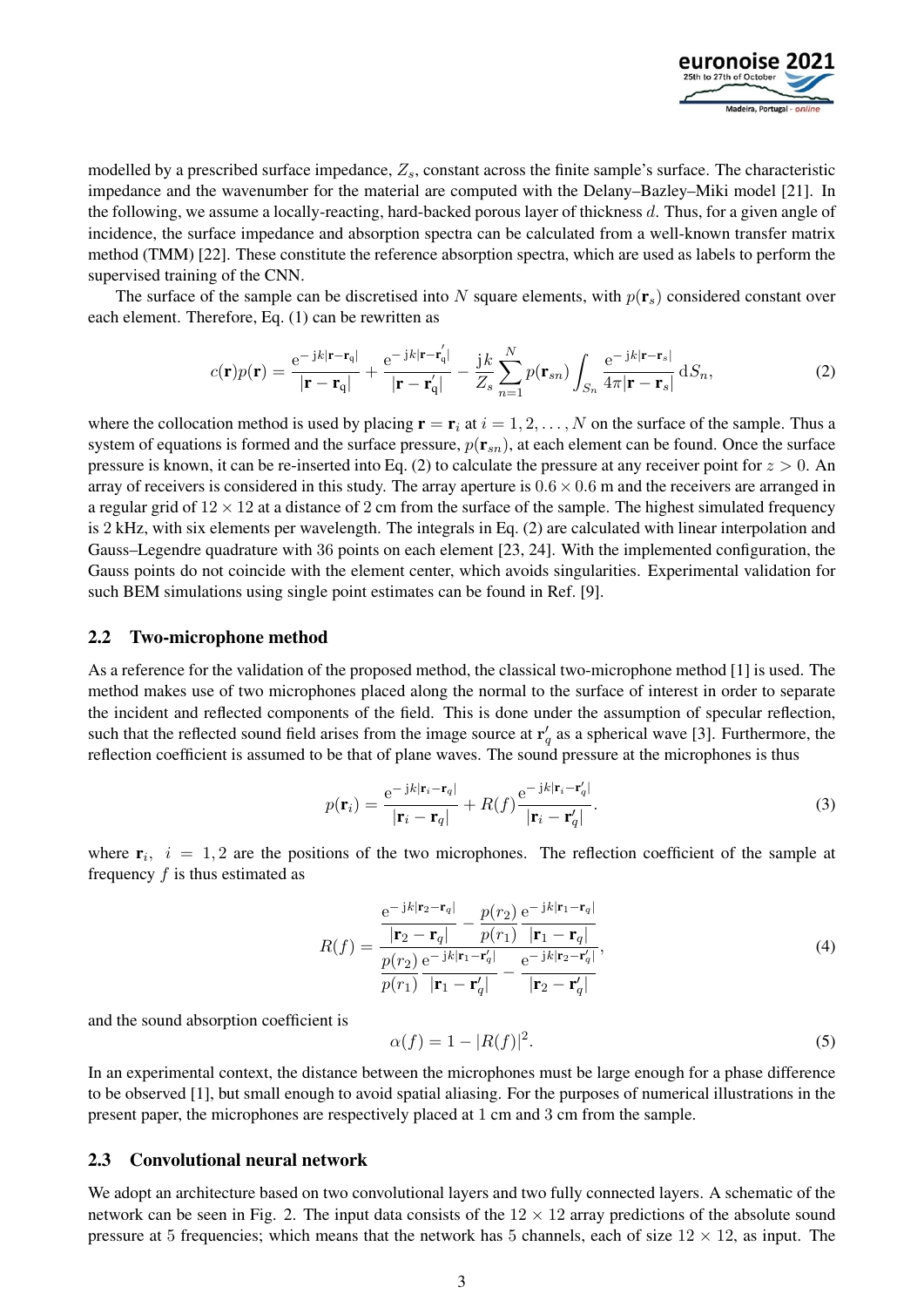

first convolutional layer Conv1 has 16 filter channels, each with kernel size  $2 \times 2$  and stride equal to one, and rectified linear unit (ReLU) activation functions. The second convolutional layer Conv2 has 32 filters and the remaining properties same as those of the first layer. At the output of Conv2 there is a max-pooling operator, which downsamples the image by a factor of two and takes the maximum value over patches of size  $2 \times 2$ . These values are then flattened into a vector of size 800 and fed into a fully connected layer FC1, containing 100 neurons with ReLU activation functions. Lastly, the output is another fully connected layer with 5 neurons, each corresponding to the absorption coefficient at each frequency, and using a sigmoid activation function to constrain the output to the interval [0, 1].



Figure 2 – Schematic of the CNN architecture. The input data is an array of size  $12 \times 12 \times 5$ , where the 5 channels correspond to the 5 frequencies. Conv1 and Conv2 correspond to the first and second convolutional layers, respectively, while FC1 and the output layer are fully connected layers. The output is a vector of size  $1 \times 5$ , containing the absorption coefficient spectrum.

| Operation       |              | Kernel size No. channels Activation |         | Output size              |
|-----------------|--------------|-------------------------------------|---------|--------------------------|
| Input           |              | 5                                   |         | $12 \times 12 \times 5$  |
| Conv2D          | $2 \times 2$ | 16                                  | ReLU    | $11 \times 11 \times 16$ |
| Conv2D          | $2 \times 2$ | 32                                  | ReLU    | $10 \times 10 \times 32$ |
| Max pooling     |              |                                     |         | $5 \times 5 \times 32$   |
| Flatten         |              |                                     |         | $1 \times 800$           |
| Fully connected |              |                                     | ReLU    | $1 \times 100$           |
| Fully connected |              |                                     | Sigmoid | $1 \times 5$             |

Table 1 – Summary of network architecture. Total trainable parameters: 83021.

# 3 Results

## 3.1 Training and validation

The dataset used for training and validation consists of 285120 cases generated with the BEM model. Each case contains the magnitude of the  $12 \times 12$  pressure fields at five frequencies:  $125$  Hz,  $250$  Hz,  $500$  Hz,  $1$  kHz and 2 kHz. These cases are obtained with the BEM model given the parameter combinations indicated in Table 2. Examples of three of these input cases can be seen in Fig. 3. The source distance is set to 1.5 m, the sound speed is 343 m/s, and the air density is  $1.21 \text{ kg/m}^3$ .

Note that we use a single-layer pressure array, in contrast to acoustical holography-based methods (e.g., [11, 12, 25, 26]) that use multiple layers to separate incident from reflected fields. Additionally, we take the absolute pressure instead of the complex-valued pressure. The motivation behind these choices is two-fold. First, it reduces the complexity of the network and the number of sensor positions. Second, the direct field is the same for all cases of the training set that have the same incidence angle – regardless of the other BEM model parameters. This enables the network to exploit this invariance of the direct field to predict the sound absorption; however, verification of this is out of scope for the current work.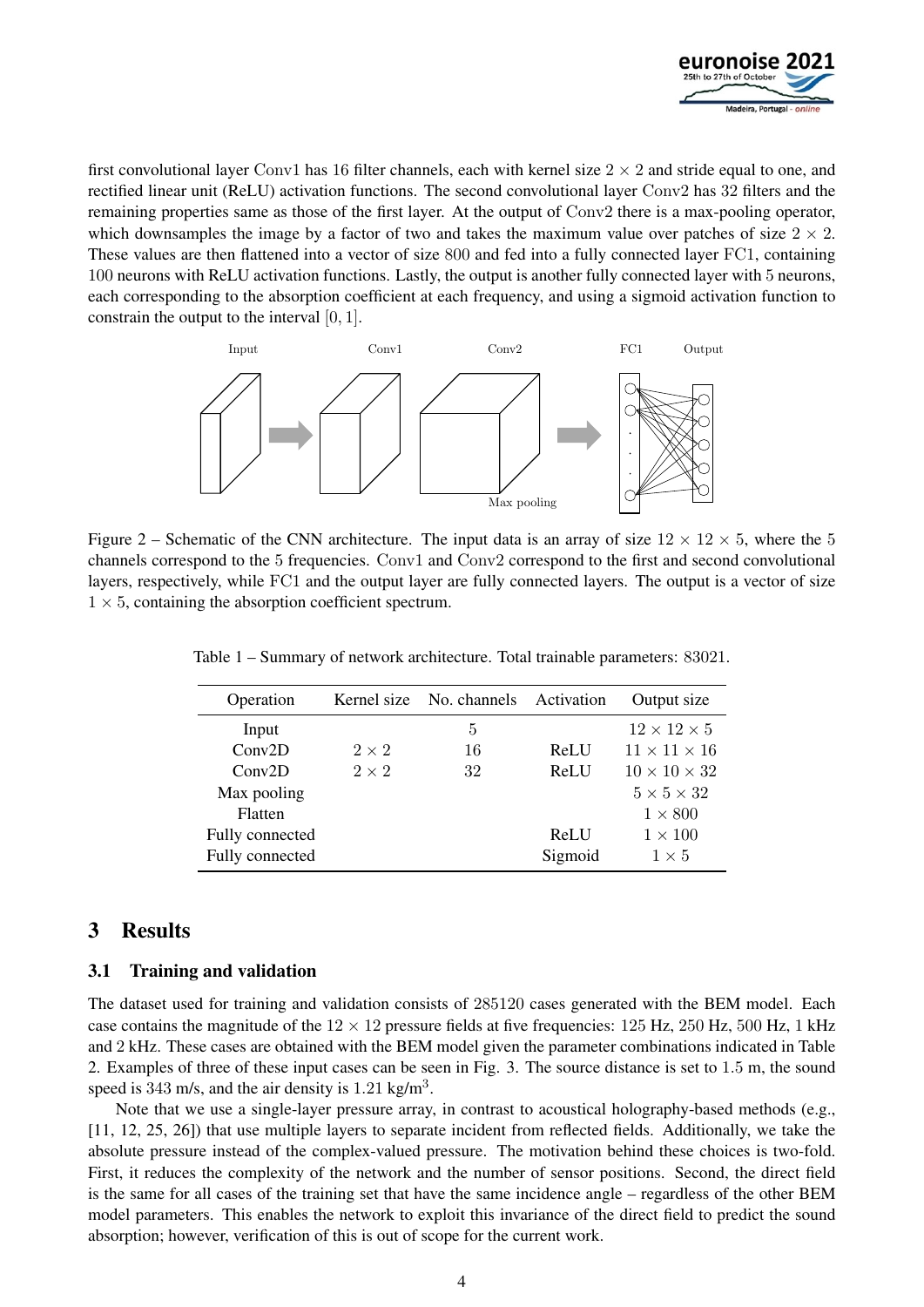

Figure 3 – Input examples from the training set. Absolute sound pressure (Pa) at the  $12 \times 12$  array obtained with the BEM model. Colormaps are interpolated for easier visualisation. Rows: three different samples. Columns: frequencies 125 Hz, 250 Hz, 500 Hz, 1 kHz and 2 kHz.

Table 2 – BEM model parameters used to generate the training and validation sets.

| Parameter                                      |              | Min value Max value | Step |
|------------------------------------------------|--------------|---------------------|------|
| Sample size $L_x$ [cm]                         | 20           | 80                  | 20   |
| Sample size $L_y$ [cm]                         | 20           | 80                  | 20   |
| Flow resistivity $\sigma$ [Ns/m <sup>4</sup> ] | 5000         | 10000               | 5000 |
| Thickness $d$ [mm]                             | 5            | 200                 | 20   |
| Source elevation angle $\theta$ [°]            | $\mathbf{0}$ | 80                  | 10   |
| Source azimuth angle $\phi$ [°]                |              | 180                 | 20   |

The 285120 cases are randomly split into 80% and 20% for training and validation, respectively. The loss function is the mean-squared error (MSE), a common choice for statistical regression. We use the Adam optimiser as it is computationally efficient and has low memory requirements [27]. Training is stopped after 200 epochs. Figure 4 shows the training and validation loss, as well as the mean absolute error (MAE) versus the number of epochs. It can be seen that the validation loss converges at about 100 epochs, and thereafter it improves marginally. For testing we use the network trained 200 epochs.



Figure 4 – Learning curves versus number of epochs. Left: Training and validation loss (MSE). Right: Mean absolute error (MAE) during training and validation.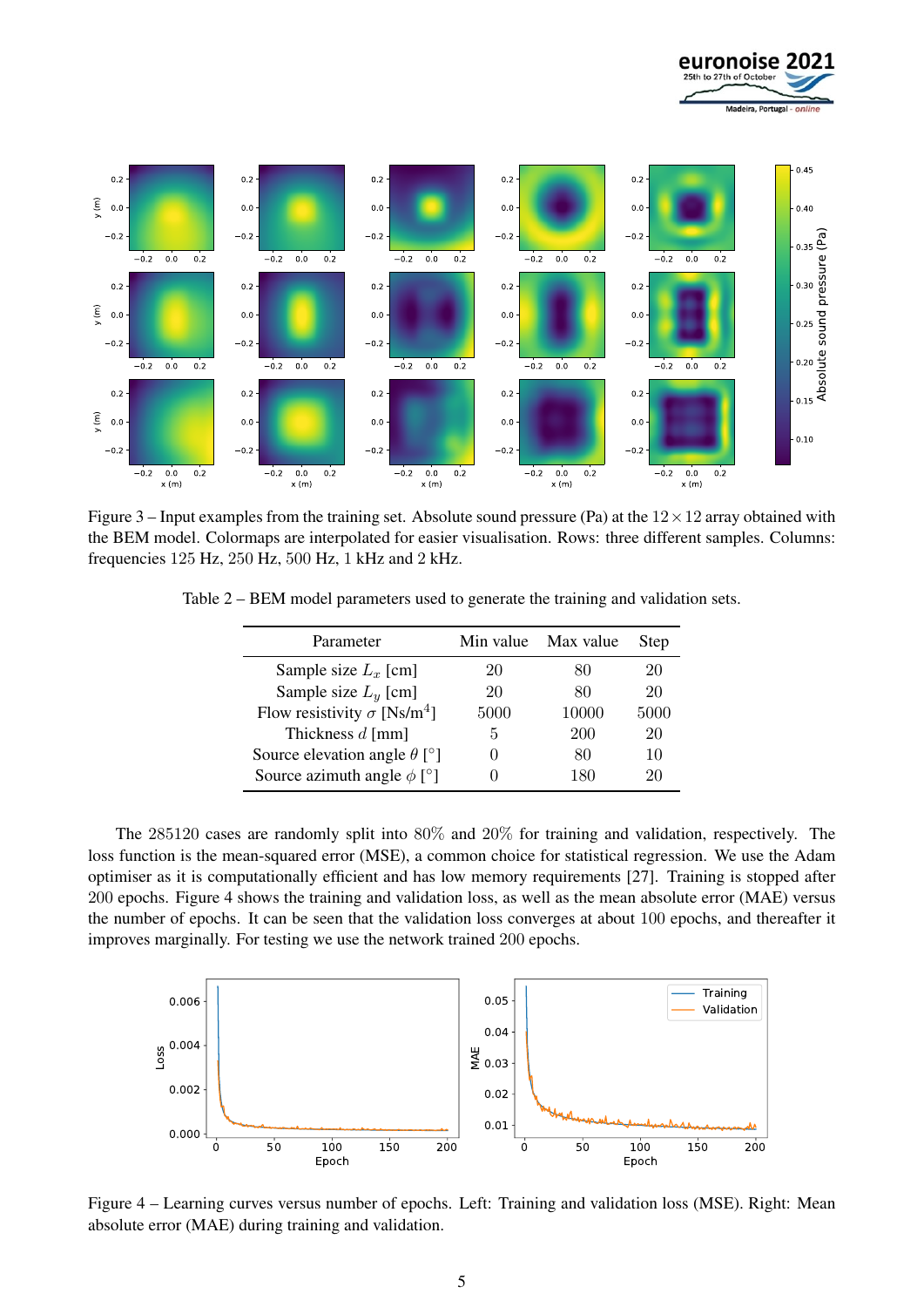

### 3.2 Testing and benchmark comparisons

Two tests are done to assess the performance of the CNN to unseen data. In each of these tests, the CNN predictions are compared with those of the two-microphone method and the TMM reference.

#### 3.2.1 Interpolation test

This test is done to evaluate the performance of the network against unseen cases whose parameters lie *inside* the range of parameters of the training set. The network is tested with an interpolation data set consisting of 15000 additional cases. These cases are generated with the BEM model, using 15 base cases (fixed sample sizes) and drawing random combinations of the remaining parameters in Table 2 with uniform distribution. The source distance is 1.5 m, the same as in the training set. The MSE and MAE for the entire data set are 0.002 and 0.03, respectively.

Figure 5 shows the results for four different cases. Two of which correspond to the smallest in size of the interpolation set (top row), and the others correspond to the largest (bottom row). The thickness and flow resistivity values lie in the lower (left column) and higher (right column) ends of the intervals in Table 2.



Figure 5 – Sound absorption coefficient spectra of four samples from the interpolation test set. Prediction with the two-microphone method (dashed), with the CNN (dotted circles), and TMM reference (solid).

It can be seen that the predictions with the two-microphone method contain spurious artefacts, most noticeably in Figs. 5(b) and (c). These oscillations are known in the literature [7, 8, 9] and can be attributed to the finiteness of the sample. On the other hand, the absorption predicted by the CNN agrees reasonably well with the reference for the cases in Figs. 5(b) and (d); cases with thicker, more resistive samples. For the case in Fig. 5(c) the CNN still provides a reasonable prediction, slightly overestimating the absorption at 1 kHz and 2 kHz.

As shown in Fig. 5(a), however, the CNN underestimates the absorption curve, most noticeably at frequencies above 250 Hz. A possible explanation for this is related to the proportion of training samples that have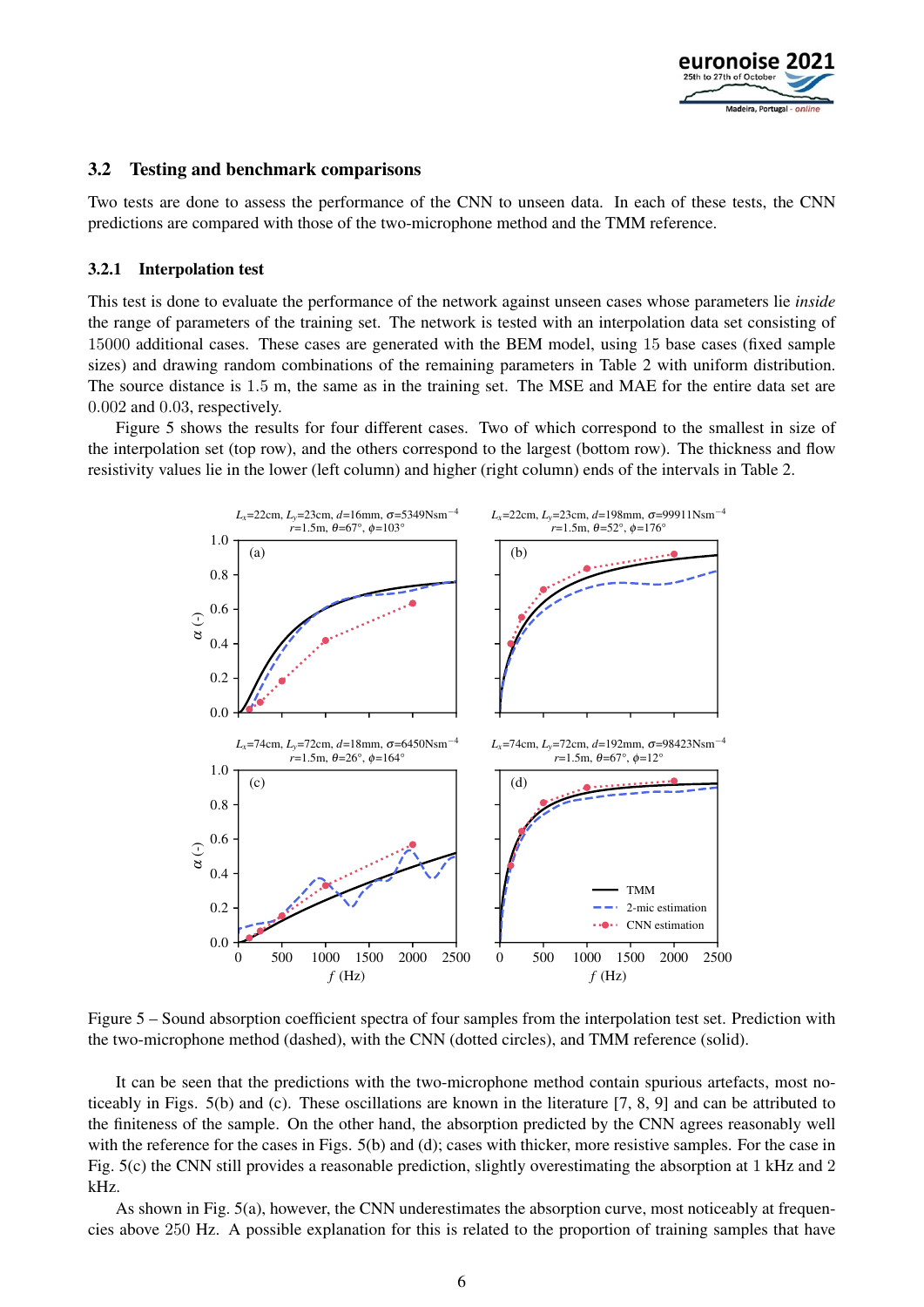

similar BEM model parameters to those of Fig. 5(a). The joint distribution of absorption coefficient for the whole training set (approx. 1.4 million data points) is shown in Fig. 6. Most cases are highly absorptive (near 1), and this is reasonable since the absorption coefficient of such porous samples increases with frequency. This also means that non-absorptive cases are less common in the training set, which could pose difficulties at the moment of predicting the absorption of, e.g., thin and less resistive samples. We also suspect the model may be sensitive to the particular (and perhaps other) choices of parameters, and further work is needed to verify this.



Figure 6 – Joint distribution histogram of the absorption coefficient  $\alpha$  for the whole training set.

#### 3.2.2 Extrapolation test

The network is tested with an extrapolation set consisting of 15000 additional cases. As with the interpolation test set, 15 base cases are generated with the BEM model, drawing random combinations of the remaining parameters within the intervals shown in Table 2. The difference in this test is that the source distance is also varied randomly between 1 and 2 m. This test is done to evaluate the performance of the network against unseen cases whose parameters (in this case source distance) lie *outside* the range of parameters of the training set. The MSE and MAE for the entire data set is 0.003 and 0.04, respectively.

Figure 7 shows the results for four different cases. Two of which correspond to the smallest in size of the extra polation set (top row), and the others correspond to the largest (bottom row). The source distance is closer  $[7(a)$  and (d)] or farther  $[7(b)$  and (c)] than the one of the training set  $(1.5 \text{ m})$ . It can be seen that the predictions with the two-microphones method only agree well with the reference in the last case, shown in Fig. 7(d); and it again contains spurious artefacts in the remaining cases. In contrast, the CNN predicts the absorption curves reasonably well, even when the source distance is different from the one in the training set. This indicates that the network has the potential to generalise to unseen cases.

Additionally, we conduct an analysis of the network performance versus source distance. For this analysis, the extrapolation data set is clustered into ten groups, dividing the source distance into intervals  $(1, 1.1]$  m, (1.1, 1.2] m, etc. The resulting MSE and MAE curves are shown in Fig. 8. It can be seen that the errors increase as the source distance moves away from 1.5 m (the distance in the training set), where it attains a minimum. However, the error increase is rather gentle, which suggests that the network is not overfitting too much. In particular, the errors increase faster when the source distance is decreased than when it is increased.

# 4 Conclusion

This paper introduces the use of convolutional neural networks (CNNs) to estimate the sound absorption coefficient of an infinitely large material sample from the knowledge of the behaviour of a finite rectangular specimen. The input data consists of the absolute acoustic pressure on a single layer of microphones over the finite sample of interest at five frequencies, and the output is the sound absorption coefficient at those frequencies. For convenience, the data for training, validation and testing is generated with a BEM model, comprising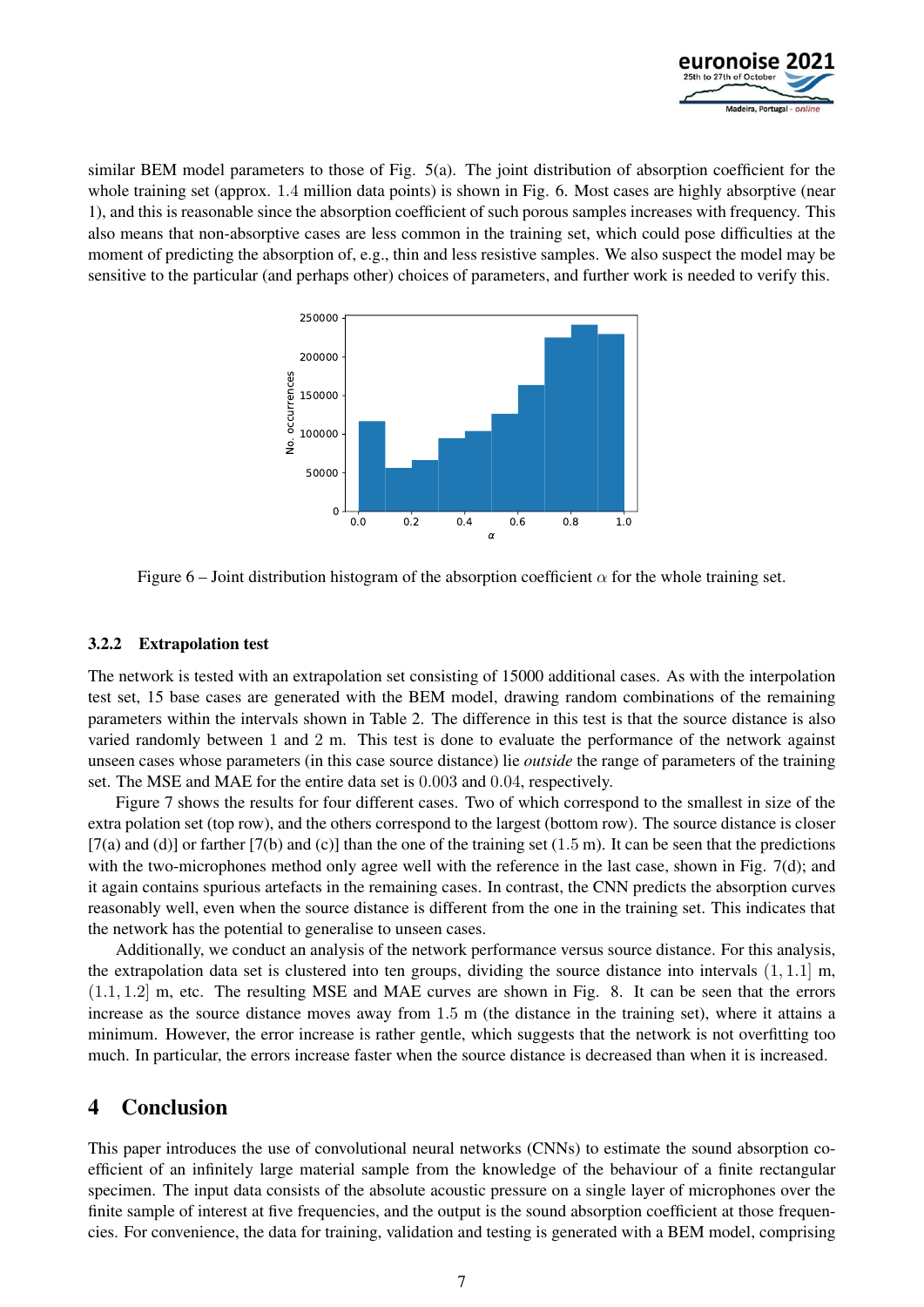



Figure 7 – Sound absorption coefficient spectra of four samples from the extrapolation test set. Prediction with the two-microphone method (dashed), with the CNN (dotted circles), and TMM reference (solid).



Figure 8 – Mean-squared error (MSE) and mean absolute error (MAE) of the CNN model on the extrapolation set as a function of source distance.

a baffled, locally-reacting porous absorber on a rigid backing. The BEM model is parametrized for varying sample sizes, thickness, flow resistivity, incidence angle, and frequency. A Delany–Bazley–Miki model is used to compute the wavenumber and the characteristic impedance of the sample. Due to the numerical modelling there are assumptions about the samples in question, such as homogeneity, local reaction, and the dependence of the impedance and wavenumber only on frequency and flow resistivity. However, we suspect the learning process could be extended to more complex cases. The network is trained for 200 epochs, and its performance is assessed against unseen data in two different tests and compared with benchmark solutions with the two-microphone method. In both tests the network outperforms the benchmark solution, and provides meansquared errors and mean absolute errors in the order of 0.002 and 0.03, respectively. This is a preliminary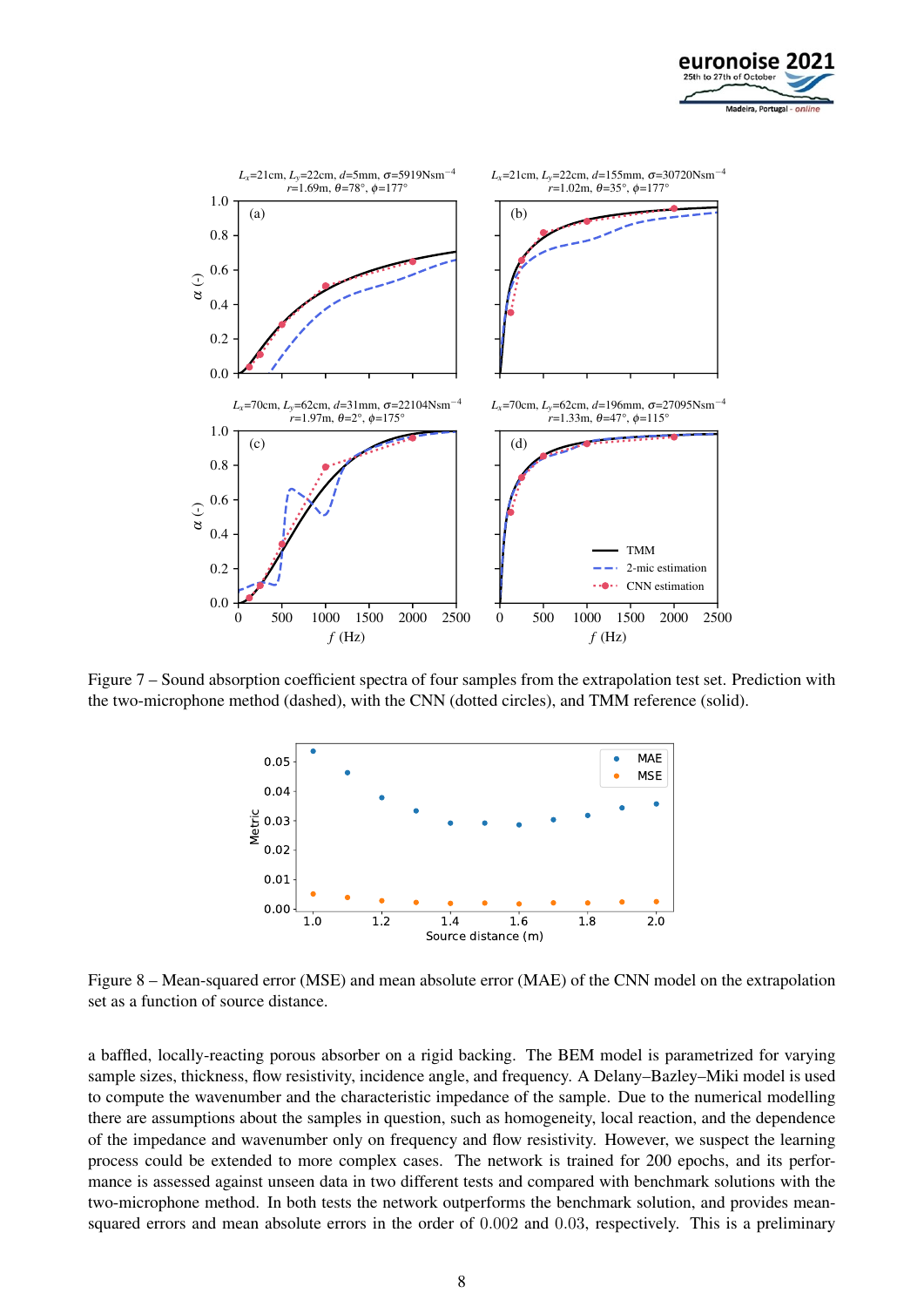

study, and future work includes training other architectures to account for single- or multiple-frequency maps, a thorough error analysis across the parameters of the BEM model, and validation with experimental data.

# 5 Acknowledgements

This work has been financed by Vetenskapsrådet under Grant Agreement 2020-04668.

# References

- [1] Allard, J.F., Sieben, B. Measurements of acoustic impedance in a free field with two microphones and a spectrum analyzer. J. Acoust. Soc. Am. 77(4), 1985, pp. 1617–1618.
- [2] Mommertz, E. Angle-dependent in-situ measurements of reflection coefficients using a subtraction technique. Appl. Acoust. 46, 1995, pp. 251-263.
- [3] Li, J.F., Hodgson, M. Use of pseudo-random sequences and a single microphone to measure surface impedance at oblique incidence. J. Acoust. Soc. Am. 102(4), 1997, pp. 2200–2210.
- [4] Brandão, E., Lenzi, A., Paul, S. A review of the in situ impedance and sound absorption measurement techniques. Acta. Acust. United Ac. 101, 2015, pp. 443-463.
- [5] de Bruijn, A. A mathematical analysis concerning the edge effect of sound absorbing materials. Acta. Acust. United Ac. 28, 1973, pp. 33-44.
- [6] Thomasson, S. I. On the absorption coefficient. Acta. Acust. United Ac. 44, 1980, pp. 265-273.
- [7] Otsuru, T., Tomiku, R., Din, N. B. C., Okamoto, N., Murakami, M. Ensemble averaged surface normal impedance of material using an in-situ technique: Preliminary study using boundary element method. J. Acoust. Soc. Am. 125(6), 2009, pp. 3784–3791.
- [8] Hirosawa, K., Takashima, K., Nakagawa, H., Kon, M., Yamamoto, A., Lauriks, W. Comparison of three measurement techniques for the normal absorption coefficient of sound absorbing materials in the free field. J. Acoust. Soc. Am. 126(6), 2009, pp. 3020–3027.
- [9] Brandão, E., Lenzi, A., Cordioli, J. Estimation and minimization of errors caused by sample size effect in the measurement of the normal absorption coefficient of a locally reactive surface. Appl. Acoust. 73, 2012, pp. 543–556.
- [10] Luo, Z.-W., Zheng, C.-J., Zhang, Y.-B., Bi, C.-X. Estimating the acoustical properties of locally reactive finite materials using the boundary element method. J. Acoust. Soc. Am. 147(6), 2020, pp. 3917-3931.
- [11] Ottink, M., Brunskog, J., Jeong, C.-H., Fernandez-Grande, E., Trojgaard, P., Tiana-Roig, E. In situ measurements of the oblique incidence sound absorption coefficient for finite sized absorbers. J. Acoust. Soc. Am. 139(1), 2016, pp. 41–52.
- [12] Richard, A., Fernandez-Grande, E., Brunskog, J., Jeong, C.-H. "Estimation of surface impedance at oblique incidence based on sparse array processing," J. Acoust. Soc. Am. 141(6), 2017, pp. 4115-4125
- [13] Bianco, M. J., Gerstoft, P., Traer, J., Ozanich, E., Roch, M. A., Gannot, S., Deledalle, C.-A. Machine learning in acoustics: Theory and applications. J. Acoust. Soc. Am. 146(5), 2019, pp. 3590-3628.
- [14] Goodfellow, I., Bengio, Y., Courville, A. Deep Learning, Ch. 9, MIT Press, 2016.
- [15] Lähivaara, T., Kärkkäinen, L., Huttunen, J.M., Hesthaven, J.S. Deep convolutional neural networks for estimating porous material parameters with ultrasound tomography, J. Acoust. Soc. Am. 143(2), 2018, pp. 1148-1158.